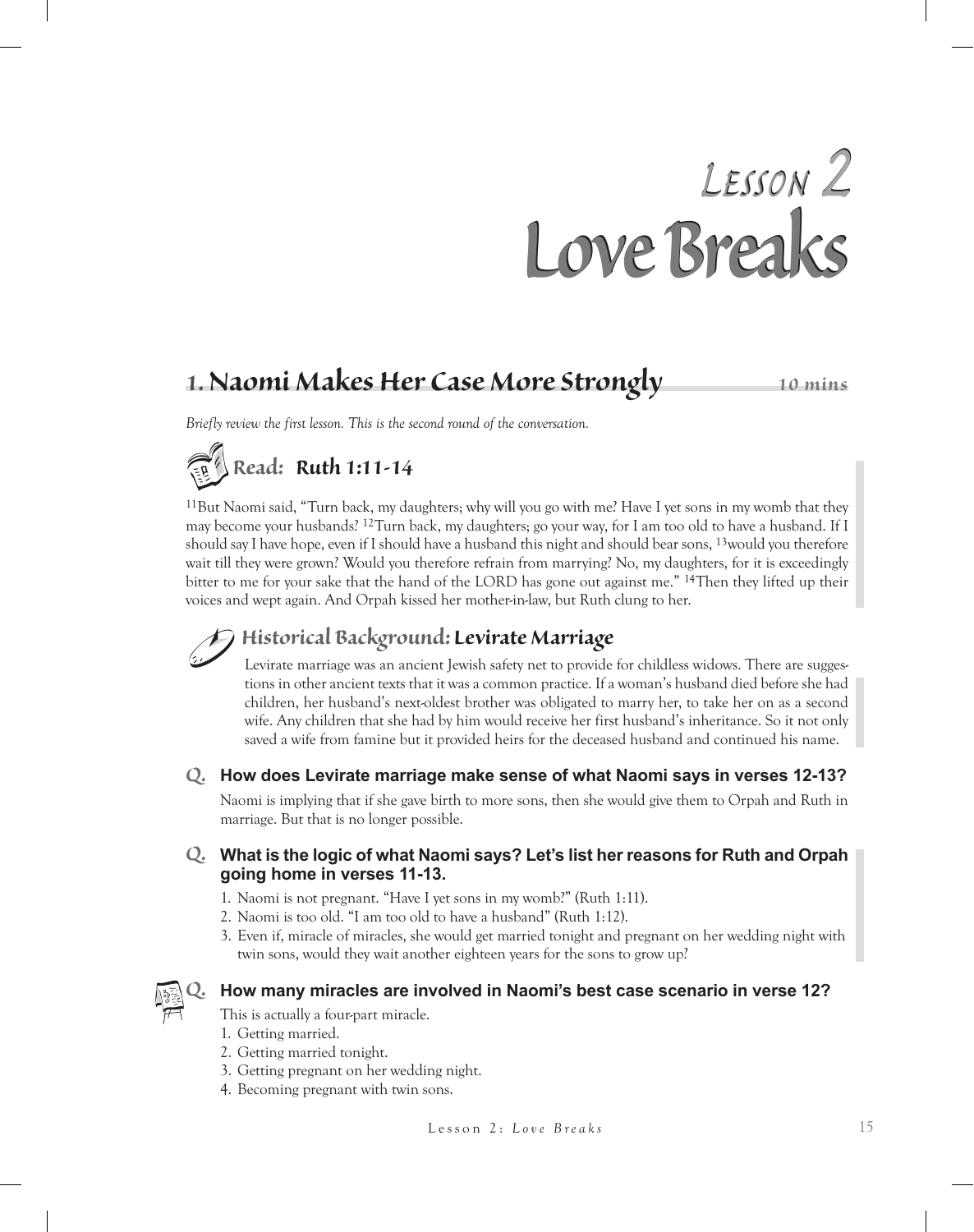### *Q.* **But what is Naomi saying about this incredible best-case scenario?**

Even if all these miracles were to happen, it would be far too long for them to wait to be remarried.



### *Historical Background: Ruth and Orpah's Age*

Naomi is painting the situation as bleakly as possible in order to get them to return to their home. She answers her own question as to whether they would wait, "Absolutely not!" Naomi is getting more passionate.

Assuming that Ruth and Orpah married in their teens and were married for about ten years before their husbands died, this would make them mid-to-late-twenty-somethings. After waiting another fourteen to eighteen years for the hypothetical boys to grow up, they would be in their forties.

### *Q.* **Paraphrase what Naomi is saying to them in everyday English.**

"Face the facts. I'm as good as dead."

*2.Naomi's Bitterness Erupts <sup>10</sup> mins*

### *Q.* **Why does Naomi wait until the end to say "it is exceedingly bitter for me"?**

As she speaks about how hard her life is, she is overcome with emotion.



### *Literary Insight: A Better Translation*

The simplest translation is: "It is more bitter for me than you" (Ruth 1:13).



### *Q.* **How is it more bitter for Naomi than Ruth and Orpah?**

- Naomi has lost both husband and sons. They have just lost husbands.
- They still have a chance to get remarried.



*Q.* **Why does Naomi say this? What might she mean?** *Scholars are divided on this. It is possible that Naomi has some self-pity here, but we don't know that.* 1 *Don't get bogged down in speculation. After a few answers suggest these answers:*

- "I am much too bitter for you."<sup>2</sup> That is, "Stay away from me. My life is too bitter."
- "Because of my love for you, my bitterness is increased." They have a family to return to. Because of her love for them, Naomi needs to encourage them to leave her.
- This could reflect some self-pity on Naomi's part.3

### *Literary Insight: "The hand of the LORD has gone out against me" (Ruth 1:13)*

This phrase means that Naomi is saying, "Indeed, Yahweh's own hand has attacked me as an enemy."

*Q.* **When Naomi says "Yahweh's own hand has attacked me as an enemy," why is that another reason for Ruth and Orpah to stay away from her?**

God is against her and likely anyone who hangs around her. There is no hope for the future. She's just bad luck.

1 For additional discussion see Jack M. Sasson, *Ruth* (Sheffield, England: Sheffield Academic Press, 1995), 27; and Hubbard, 112.

<sup>2</sup> Block, *The New American Commentary,* 636.

Scholars are divided on this. We can't know for sure. The self-absorption that characterizes self-pity does emerge in subsequent scenes. Naomi is unable to thank Ruth, and Naomi ignores Ruth on their entrance to Bethlehem.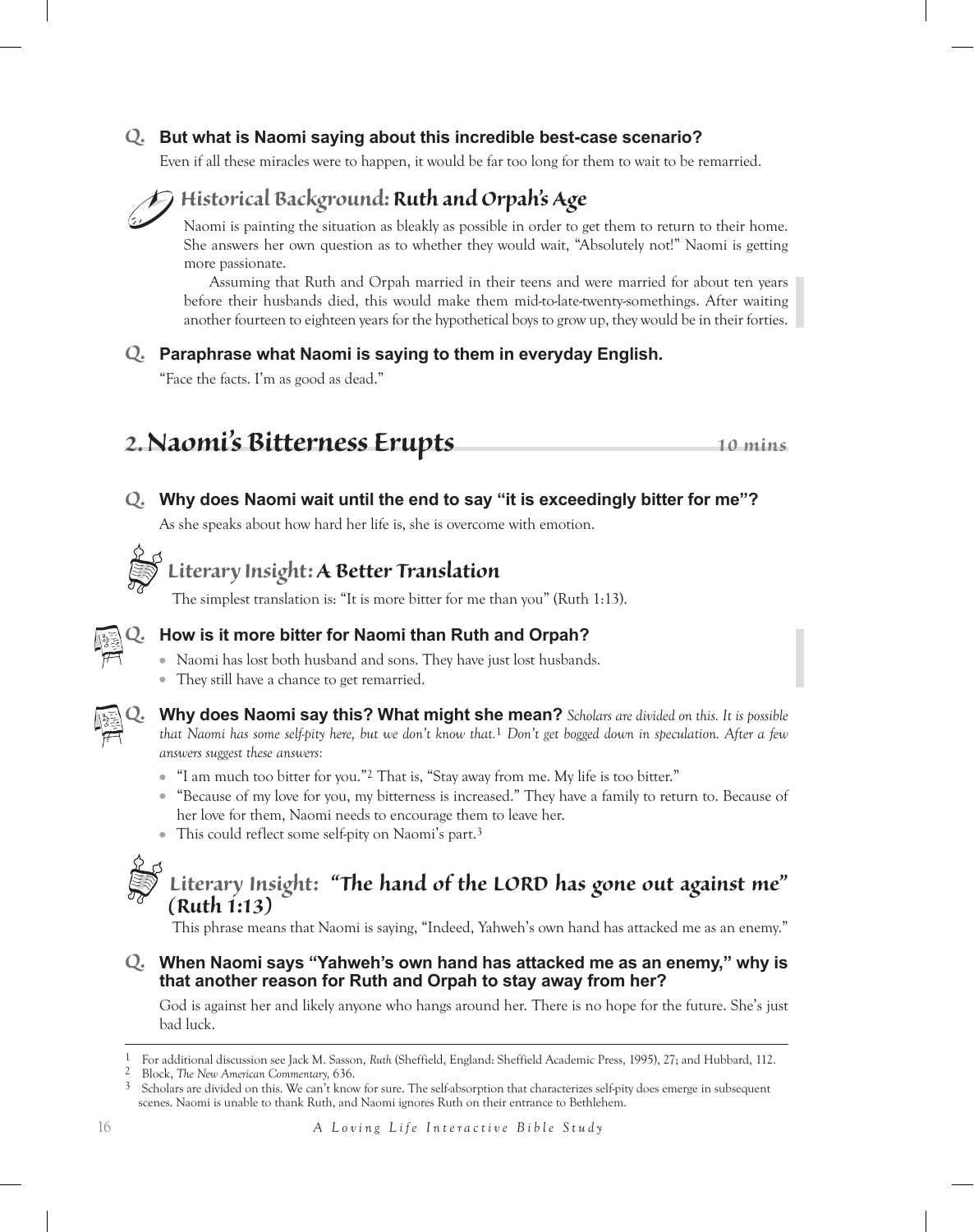

"Naomi's cry has all the depth of covenantal grief about it. Sure, maybe Yahweh could be expected to stand against some Moabite girls, but Naomi is an Israelite, a member of his covenant, one of his own children, and yet his hand has persecuted her. There is deep, ancient, forever-binding covenantal anguish in her complaint. Yahweh is her God, and yet he is against her. He has not only allowed but orchestrated the mini-holocaust of which she is the sole survivor, left destitute and without hope. That hurts! You might expect to be treated badly by some stranger on the street, but not by your dad."4



### *Q.* **Is Naomi wrong to say, "God is against me"?**

*Answers will vary. It might be helpful to write "Yes" and "No" on the flip chart and organize their answers on both sides. The answers below go on the "No" side of the chart. Teach what they don't say.*

- No, it is not wrong. This is where she is at. Everything points to God being "out to get her." My wife Jill used to pray her Social Security number to God because it seemed like God had the wrong person. None of her prayers seemed to be answered.
- God doesn't judge Naomi for her struggle; he just quietly wraps her in his arms, beginning with Ruth's expression of unconditional love in a few verses. God loves her silently. It is a striking example of Jesus' "Judge not."



### *Q.* **How is there faith in Naomi's "God is against me"?**

*This goes under the "No" side of the chart. Teach what they don't say.* Naomi says this **because** she believes in the sovereignty of God. If she didn't have faith, then she wouldn't be struggling with God.



### *Q.* **Is Naomi correct that God is against her?**

*This goes on the "Yes" side of the chart.*

No. She is not correct. God's hand is not against her; he is weaving a spectacular tapestry, and this is only the beginning of it.

### *Teach: The Value of Exposing Bitterness*

Bitterness tends to see all of life through the lens of your own personal suffering. It is a demand of the heart that God take away the suffering. Its cousin, self-pity, combines suffering with pride. You compare your suffering with others'. One of the best ways to deal with bitterness and self-pity is not to try to control them by stuffing them, but to expose your heart to your friends. The exposure of bitterness and self-pity can open the door to grace. If bitterness is stuffed, it becomes a spiritual cancer that can destroy your soul.

### *Historical Background: The Lost Art of Lament*

In the West, we've almost entirely lost the ability to pray prayers of lament. The Hebrews were constantly in God's face. About one-third of the Psalms are laments where the Psalmist pours out his heart to God.

Listen to these Hebrew laments:

- "Why, O Lord, do you stand afar off? Why do you hide yourself in times of trouble?" (Psalm 10:1).
- "How long O LORD? Will you forget me forever? How long will you hide your face from me?" (Psalm 13:1).

<sup>4</sup> Libbie Groves, e-mail to the author, December 2009.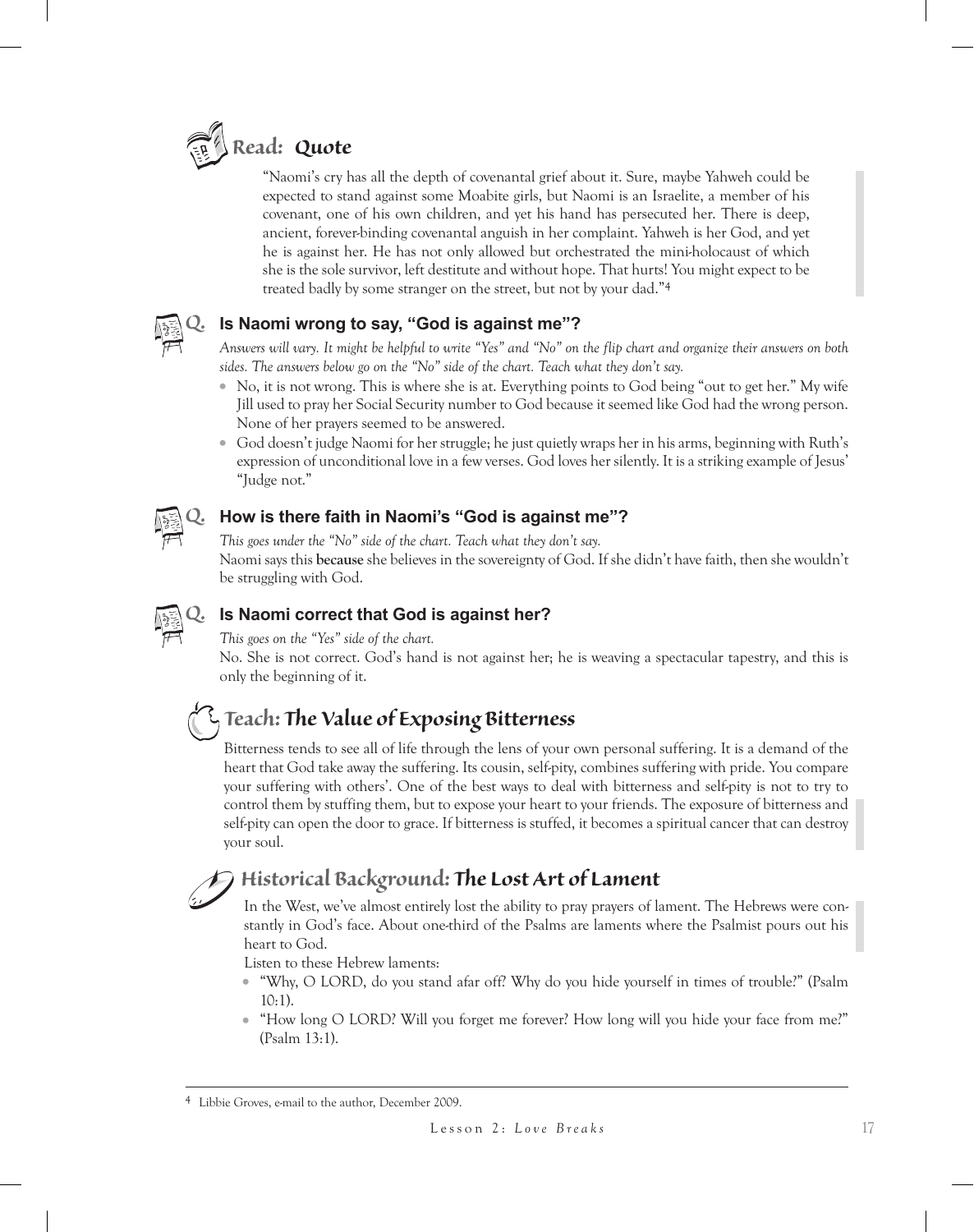- "My God, my God, why have you forsaken me? Why are you so far from saving me, from the words of my groaning?" (Psalm 22:1).
- "How long O Lord will you look on?" (Psalm 35:17).
- "O LORD, why do you make us wander from your ways and harden our heart so that we fear you not?" (Isaiah 63:17).

#### *Q.* **Why do you think it is hard for us to pray that way?**

Feels disrespectful.

### *Teach: Greek Stoicism*

One of the principal reasons for the loss of the lament is the influence of the Greek mind on the early church. Greek Stoicism believed that emotions were bad. The passionate person was the immature person.

#### *Q.* **In what sense is <sup>a</sup> lament filled with faith?**

Because it expects God to act. It believes in a God-who-is-there. It doesn't drift into cynicism or unbelief, but engages God passionately with the burdens on the heart.

## *3. Understandingthe Flowof the Conversation <sup>10</sup> mins*

#### *Q.* **What is the difference in Naomi's tone between verses 8-9 and verses 10-13?**

In the first part, she is quiet, comforting, then she becomes passionate.

## *Draw: The Flowof Naomi's Dialogue*

- 1st: Firmly but warmly blessing (verses 8-9).
- 2nd: Passionate and logical. Making a case (verses 10-13).
- 3<sup>rd</sup>: Theological and angry. God is against me (verse 13).
- *Q.* **Explain the flow of Naomi's conversation. Why might the 1st Step (verses 8-9) not mention the bitterness or even begin with reasoning? Why does she begin gently with a prayer of blessing on her daughters-in-law?**

#### *Teach what they don't say.*

Her love for her daughters dictates how she relates to them.

- $1<sup>st</sup>$ : She tries to pull away from them as gently as possible.
- 2<sup>nd</sup>: Only when they refuse to go does she paint a bleak picture of what life would be like for them back in Bethlehem. They too would become permanent widows like her.
- 3<sup>rd</sup>: Thinking about her pain causes her to feel how bad her life is. She ends with a passionate statement that God is against her.
- *Q.* **How do you see the same firmness in Naomi starting this second round of conversation in verse 12?**

She again commands her daughters-in-law, "Turn back..." (Ruth 1:11-12).

#### *Q.* **Why does Naomi have to be so brutal with her daughters-in-law?**

They loved her so much that they didn't want to leave.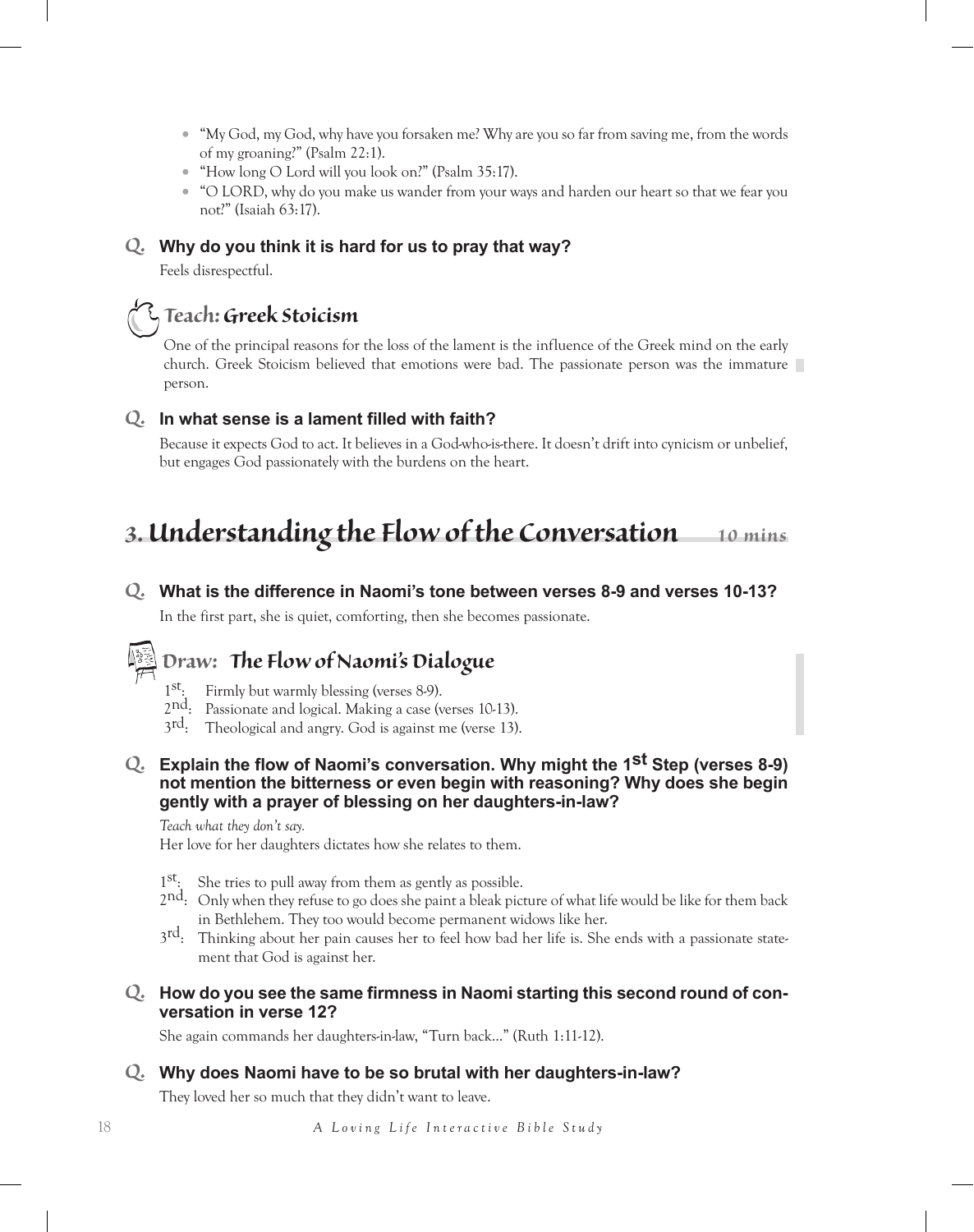#### *Q.* **How could this conversation make Naomi even more bitter?**

*If they don't get this, then teach it. It is a subtle point.* Because her life is so bad she has been forced by her love for her daughters-in-law to make her life even worse by almost pushing them away.

#### *Q.* **How does Ruth and Orpah's** *hesed* **toward Naomi make it even harder for her?**

Their *hesed* toward Naomi means that they don't brush off easily. They have bound themselves to her in love. So Naomi is forced to become stronger with them. Thus, their love for her deepens her own hurt.



## *Teach: The Cost of Love*

As we have said, the bitter irony of Naomi's situation is that she must get rid of what is left of the skeleton of her family (her two daughters-in-law) for the sake of love. It is almost like she is cutting off her leg to save their lives. One participant pointed out, "It is worse than that because Naomi is the leg." So Naomi ends with a lament, "It is exceedingly bitter to me for your sake" (Ruth 1:13). She is broken by her own love.

# *Read: Quote*

"There is no safe investment. To love at all is to be vulnerable. Love anything and your heart will be wrung and possibly broken. If you want to be sure of keeping it intact, you must give your heart to no one, not even an animal. Wrap it carefully round with hobbies and little luxuries; avoid all entanglements; lock it up safe in the casket or coffin of your selfishness. But in that casket—safe, dark, motionless, airless—it will change. It will not be broken; it will become unbreakable, impenetrable, irredeemable….The only place outside of Heaven where you can be perfectly safe from all the dangers and perturbations of love is Hell.<sup>5</sup>

## *4. Conclusion <sup>10</sup> mins*

### *Q.* **What do all three women do when Naomi is finished?**

They burst into tears. Orpah, overcome by Naomi's logic, leaves for home. But Ruth stays.

#### *Q.* **Why don't they argue with her?**

There is no argument. Naomi is right.

<sup>5</sup> C. S. Lewis, *The Four Loves* (New York: Harcourt, Brace, and Co., 1988), 121.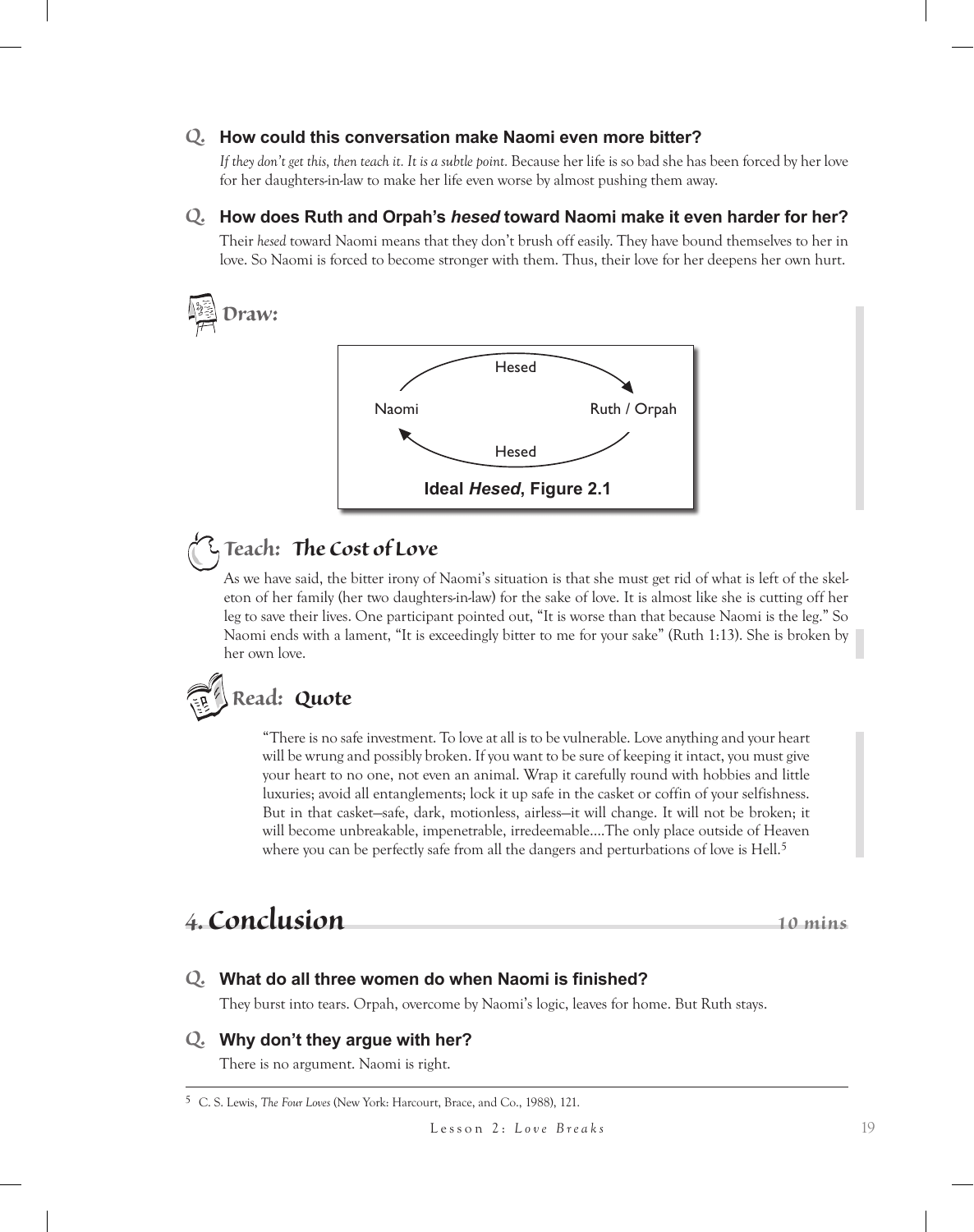### *Q.* **There is <sup>a</sup> subtle difference between the order of the weeping and crying in verse 9 and in verse 14. What is it?**

In verse 9 Naomi first kisses goodbye and all three begin weeping. In verse 14, Naomi has made her case so powerfully that all three begin weeping. Then Orpah initiates kissing Naomi because she is saying goodbye. She realizes that Naomi is correct.



### *Q.* **What is Naomi like as <sup>a</sup> person?**

- Firm, strong, resolute
- Outspoken
- Loving, unselfish
- Bitter, broken by life
- Filled with faith

*Draw:*

*Draw the two concentric circles for the chart, and the wedge. Then label each circle and wedge as you ask the following questions:*



### *Q.* **What is in the outer ring of Naomi's personality? What do people see when they are with her? What's the first thing you notice?**

In the outer ring you see faith in the Lord. Love for her daughters-in-law. Blessing them.

#### *Q.* **What wedge is threatening to break this apart? What are the wedge's two sides?**

- 1. Suffering. A person broken by life.
- 2. Bitterness at what God has done.